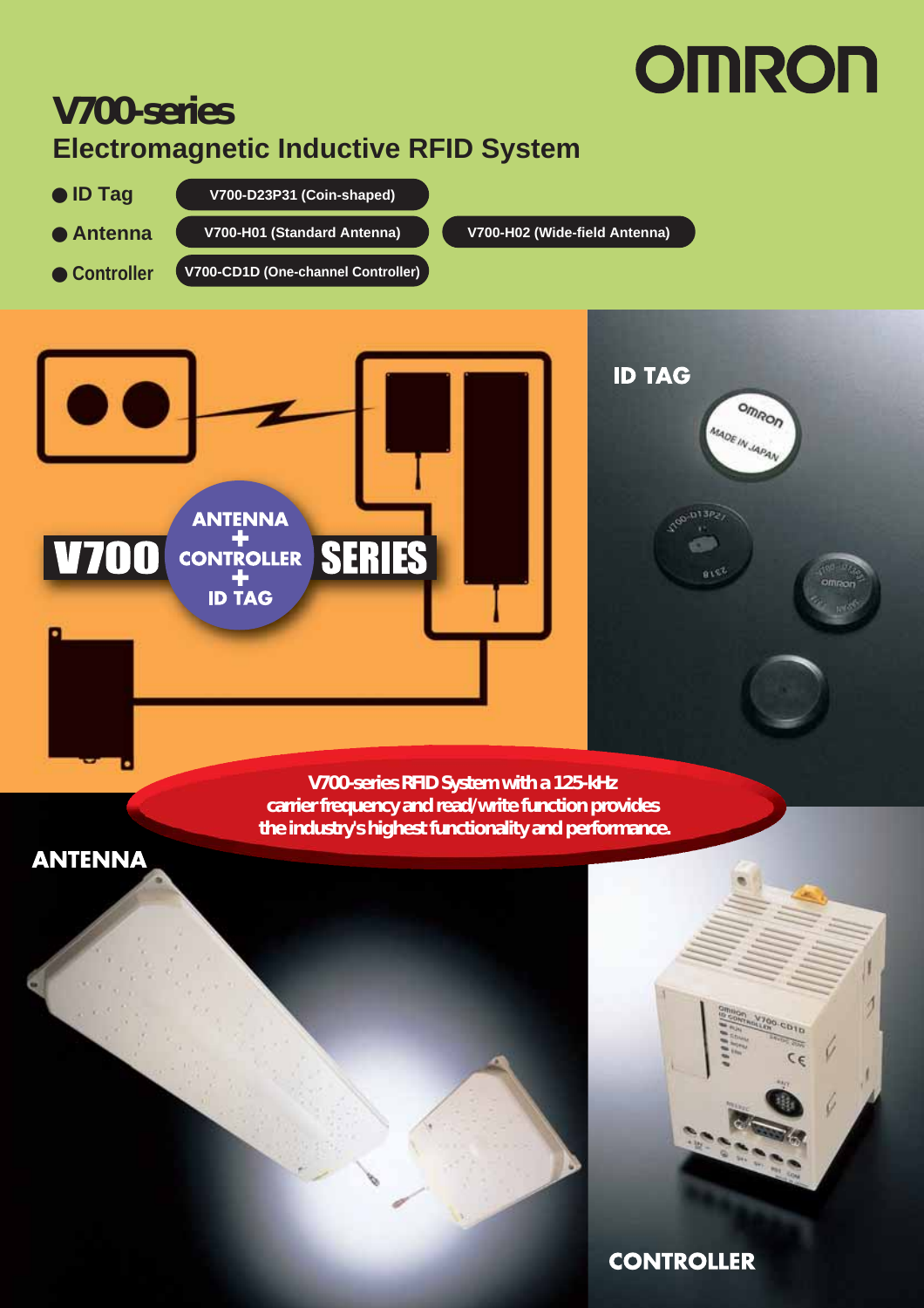

## **High Functionality and High High Functionality and High Performance Performance**

- Provides the industry's highest communications speed, longest transmission distance, and highest security among models in this class.
- Variety of built-in functions ideal for a wide range of applications. The industry's first model in this class with multiple, simultaneous access and FIFO (first-in first-out) functions.
- Variety of monitoring functions allowing Antennas and ID Tags to be installed within an optimum environment. (Communications test, noise environmental measurement, error logging, and communications condition monitoring functions.)
- Bears CE markings to meet EN standards and is FCC approved.



## **Highly Heat Resistive and Highly Heat Resistive and Environment Resistive Environment Resistive**

- Coin-shaped Tags are highly heat resistive and store data for 200 hours at 180ûC.
- Coin-shaped Tags are tough, environment-resistive, and washable.
- A wide variety of compact Thin Tags is available for enclosed-mounting.



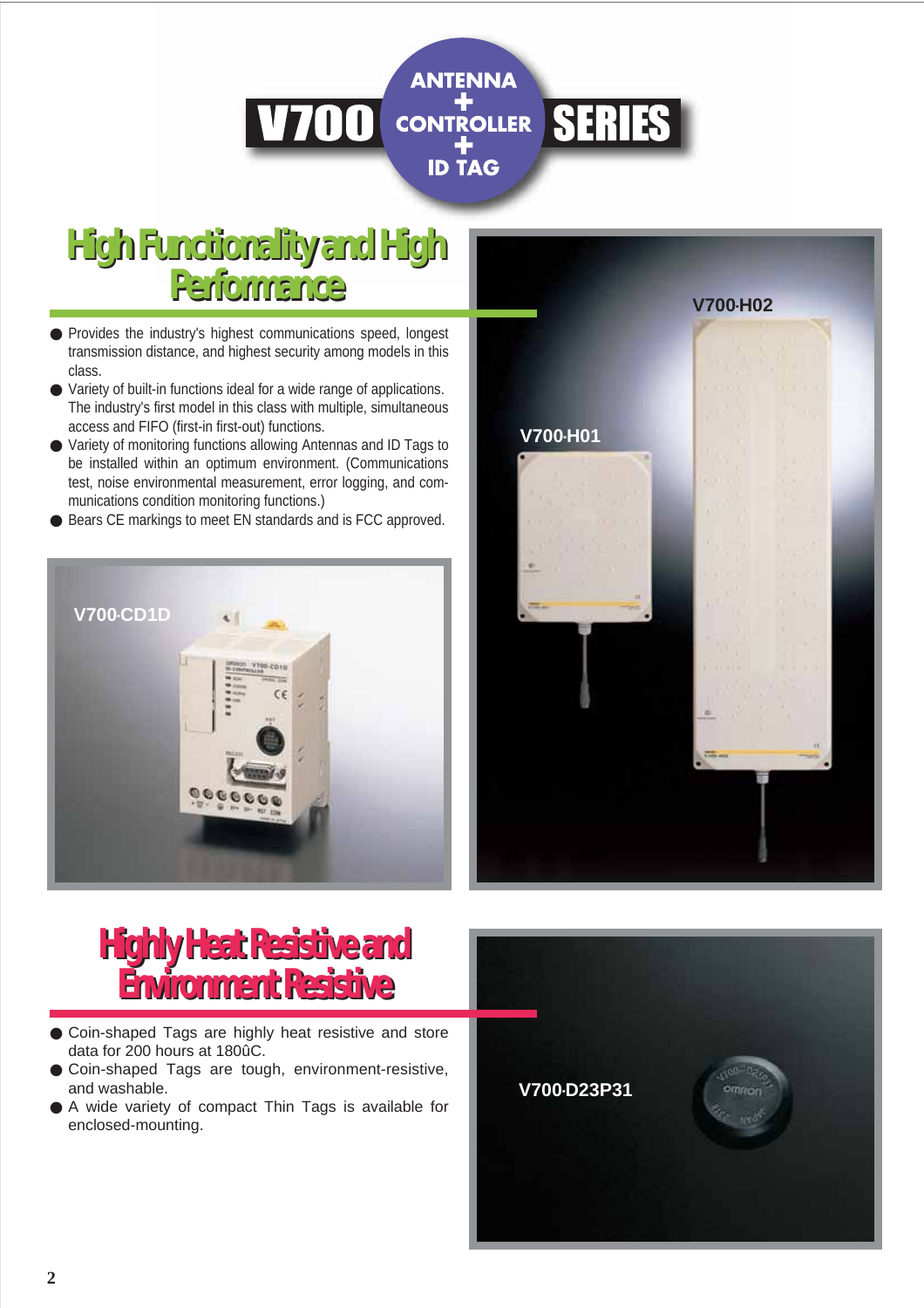### **High Functionality of the V700 Allows a Wide Range of Applications**

#### ■ **Control of Uniforms**

- Uniforms can be automatically sorted by size, delivery destination, etc., by reading data input to the ID Tags.
- Detailed quality control can be performed by writing the number of cleaning times or repair history.



### ■ Collecting by Ticket Type at a Ski Resort ■ ■ **Mailbox Control**

● The V700 System can be used for counting the number of skiers at a gate according to the type of ticket (one-day ticket, coupon ticket, etc.).



The V700 System can be used for individual control of mailboxes for an apartment building.



#### ■ **Sorting**

Automatic sorting can be performed by reading the ID codes on ID Tags.



#### ■ **Cafeteria POS**

By attaching ID Tags to dishes and imbedding price look-up data, the total price can be calculated automatically.



■ Simultaneous access to more than one Tag (1:N read/write)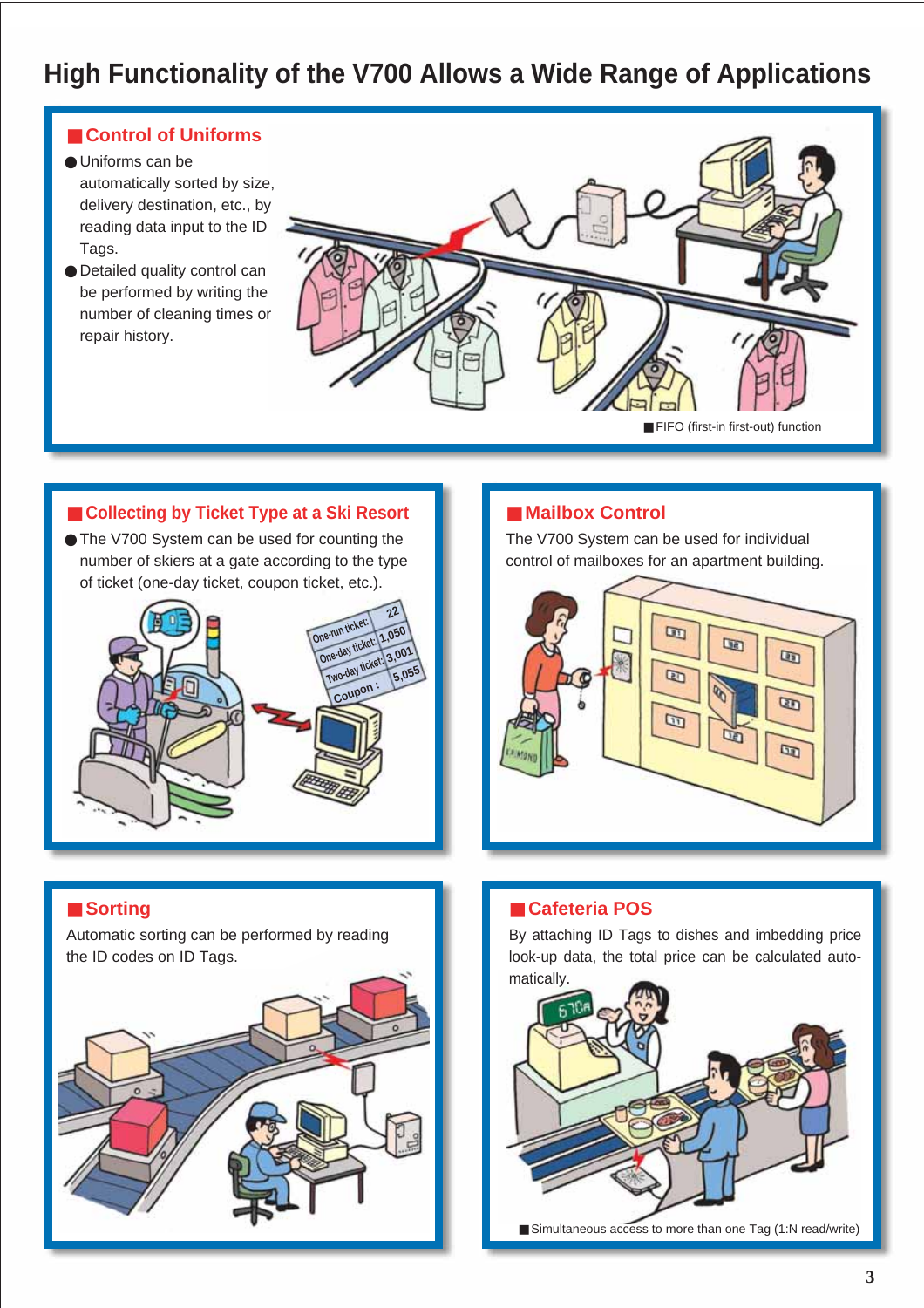## **Electromagnetic Inductive RFID System V700**

#### **A High-functionality High-performance RFID System That Revolutionizes Product and Distribution Management in the Production Environment**

- A long transmission distance and a wide transmission range allow position displacement and axial offset of ID Tags to be handled with ease.
- Reading and writing are possible with several ID Tags in the Antenna's transmission range, allowing use in new applications.
- Easy-to-use, reasonably-priced ID Tags enable the creation of low-cost systems even in applications using a large number of Tags.
- A Compact Reader Writer, the V700-HMD11(-1), is now available.
- The lineup includes an ID Link Unit that is compatible with multidrop connections and RS-485 interfaces.
- The V700-HMD11-1 Compact Reader Writer can be connected directly to the ID Link Unit or an OMRON PLC without an AC Adapter.
- CE marking (except for V700-H02).
- FCC approvals and R&TTE Directive compliance (except for V700-H02).

### **Ordering Information**



### ■ **List of Models**

| <b>Name</b>          |                                  | <b>Model</b> |                                    | <b>Specifications/Design</b>                            |
|----------------------|----------------------------------|--------------|------------------------------------|---------------------------------------------------------|
| <b>ID</b> Tag        | V700-D23P31                      |              | 20 dia. x t 2.7 mm                 | Coin-shaped<br>256 bytes (with user area of 240 bytes)  |
|                      | V700-D23P41                      |              | 3.9 dia. $\times$ 25 mm            | Stick-shaped<br>256 bytes (with user area of 240 bytes) |
|                      | V700-D23P61                      |              | $40 \times 40 \times 4.5$ mm       | Square tag<br>256 bytes (with user area of 240 bytes)   |
| <b>ID Tag Holder</b> | V700-A80                         |              | Special holder for the V700-D23P31 | (There is no ID Tag provided with the product.)         |
| Antenna              | V700-H01<br>(Standard Antenna)   |              | $250 \times 200 \times 35$ mm      | 100-mm cable                                            |
|                      | V700-H02<br>(Wide-field Antenna) |              | $650 \times 200 \times 35$ mm      | 100-mm cable                                            |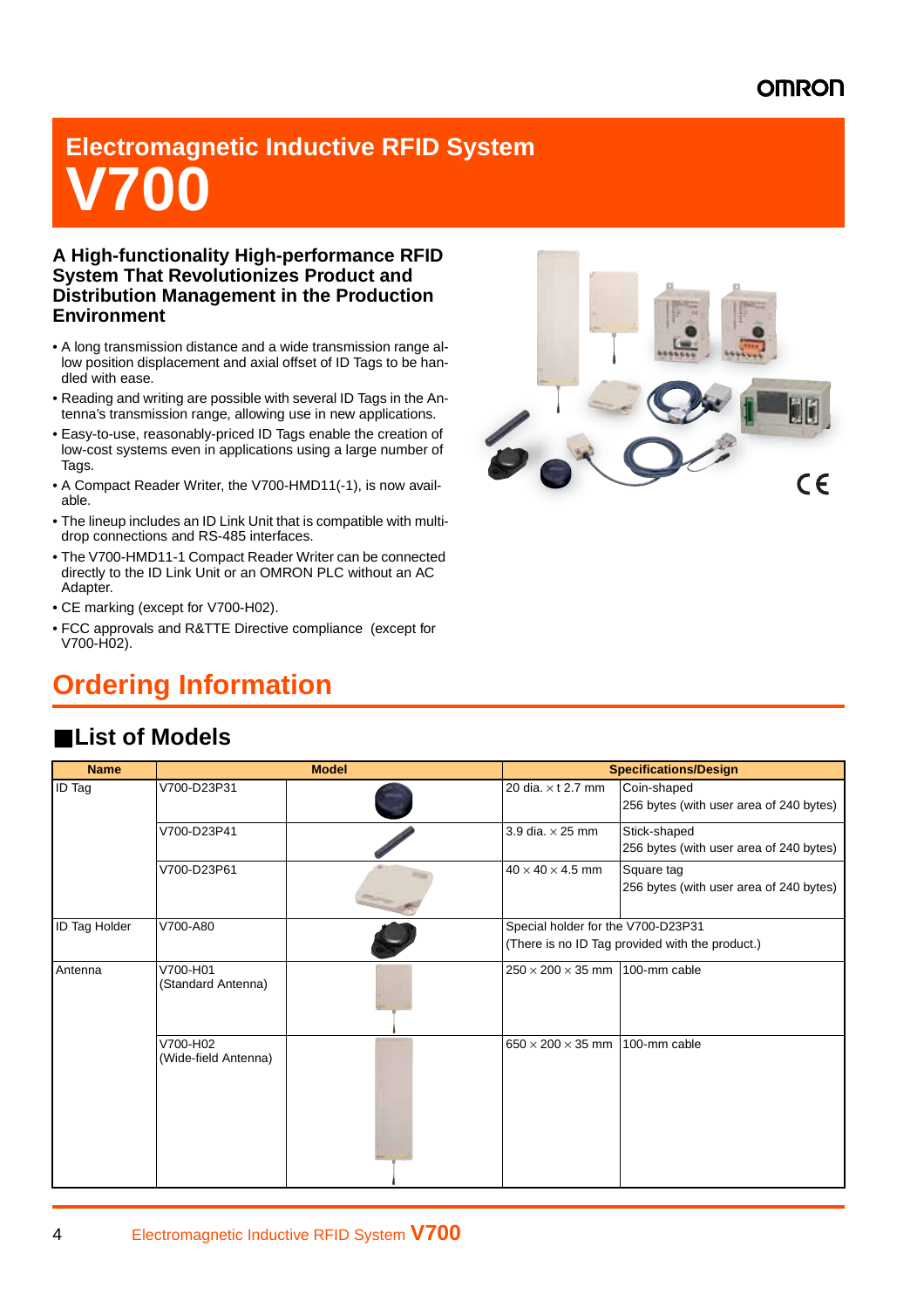| <b>Name</b>                                   |               | <b>Model</b> |                              | <b>Specifications/Design</b>                                                                                                                                                         |                                     |
|-----------------------------------------------|---------------|--------------|------------------------------|--------------------------------------------------------------------------------------------------------------------------------------------------------------------------------------|-------------------------------------|
| Controller                                    | V700-CD1D-V3  |              | $90 \times 65 \times 75$ mm  | RS-232C interface<br>24 VDC, 1 channel for Antenna<br>connection                                                                                                                     |                                     |
|                                               | V700-CD2D-V3  |              |                              | RS-485 interface<br>Maximum number of Controllers that<br>can be connected: 31<br>24 VDC, 1 channel for Antenna<br>connection                                                        |                                     |
| Antenna Cable                                 | V700-A40      |              | 2 <sub>m</sub>               | Material: Vinyl chloride                                                                                                                                                             |                                     |
|                                               | V700-A41      |              | 3 <sub>m</sub>               | The connector is not waterproof.                                                                                                                                                     |                                     |
|                                               | V700-A42      |              | 5 <sub>m</sub>               |                                                                                                                                                                                      |                                     |
|                                               | V700-A43      |              | 10 <sub>m</sub>              |                                                                                                                                                                                      |                                     |
|                                               | V700-A44      |              | 20 m                         |                                                                                                                                                                                      |                                     |
|                                               | V700-A45      |              | 30 m                         |                                                                                                                                                                                      |                                     |
| <b>Compact Reader</b><br>Writer               | V700-HMD11    |              | $40 \times 53 \times 23$ mm  | RS-232C interface<br>5 VDC supplied via AC Adapter<br>2-m cable                                                                                                                      |                                     |
|                                               | V700-HMD11-1  |              |                              | RS-232C interface 1-m cable                                                                                                                                                          |                                     |
|                                               |               |              |                              | 5 VDC supplied                                                                                                                                                                       | 2-m cable                           |
|                                               |               |              |                              | from connector                                                                                                                                                                       | 4-m cable                           |
| <b>ID Link Unit</b>                           | V700-L12      |              | $110 \times 65 \times 64$ mm | RS-232C and RS-485 interface<br>Unit for multiple connections                                                                                                                        |                                     |
| <b>AC Adapter</b>                             | V600-A20      |              |                              | AC Adapter for V700-HMD11                                                                                                                                                            |                                     |
| Programming<br>Console                        | C200H-PRO27-E |              |                              | Equipped with the following functions:<br>Execution status monitor, set value<br>display, transmission execution,<br>transmission test, noise measurement,<br>reading error contents |                                     |
| Programming<br>Console<br>Connecting<br>Cable | V700-P10      |              | 2 <sub>m</sub>               | V□ and C200H-PRO27-E                                                                                                                                                                 | Cable for connecting the V700-CD□D- |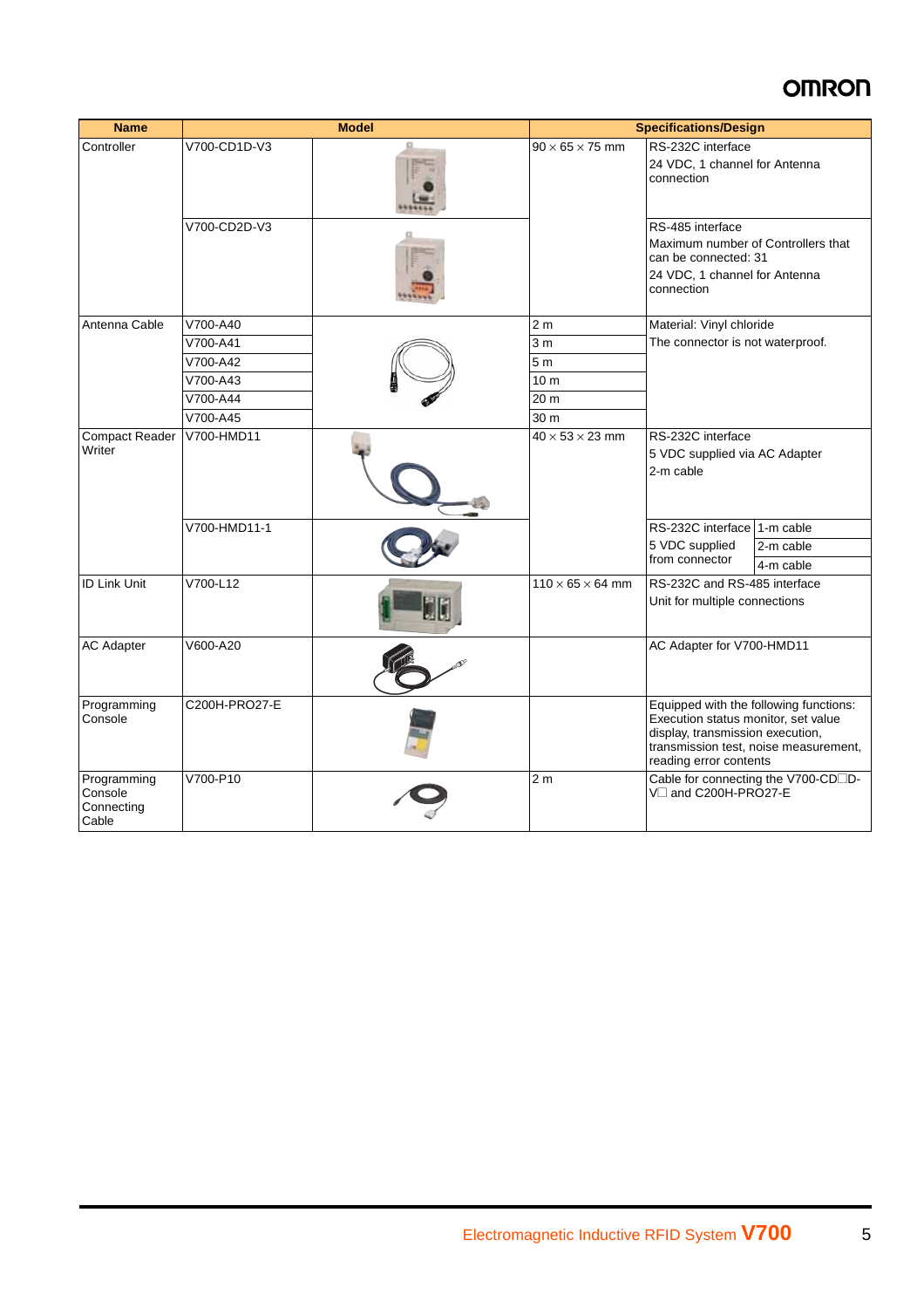## **Specifications**

### ■ **ID Tags**

|                                                                      | <b>Model</b>                                                                                                                                                              |                                          |                                                                                                                                               |
|----------------------------------------------------------------------|---------------------------------------------------------------------------------------------------------------------------------------------------------------------------|------------------------------------------|-----------------------------------------------------------------------------------------------------------------------------------------------|
| <b>Item</b>                                                          | V700-D23P31                                                                                                                                                               | V700-D23P41                              | V700-D23P61                                                                                                                                   |
| <b>Memory capacity</b>                                               | 240 bytes (user area)                                                                                                                                                     | 240 bytes (user area)                    | 240 bytes (user area)                                                                                                                         |
| <b>Memory type</b>                                                   | <b>EEPROM</b>                                                                                                                                                             |                                          |                                                                                                                                               |
| Data backup time                                                     | 10 years after data written                                                                                                                                               |                                          |                                                                                                                                               |
| <b>Data writing times</b>                                            | 100,000 times per address                                                                                                                                                 |                                          |                                                                                                                                               |
| <b>Ambient operating</b><br>temperature (during<br>transmission)     | $-20$ to $70^{\circ}$ C (with no icing)                                                                                                                                   | $-25$ to $70^{\circ}$ C (with no icing)  | $-10$ to $70^{\circ}$ C                                                                                                                       |
| <b>Ambient operating</b><br>temperature (not during<br>transmission) | $-40$ to 110 $\degree$ C (with no icing)<br>Heat resistance:<br>Constant high temperature:<br>180°C for 200 hours<br>Thermal cycle: 25°C/180°C, 30<br>minutes, 200 cycles | $-40$ to 110 $\degree$ C (with no icing) | $-10$ to 70 $\degree$ C (with no icing)                                                                                                       |
| <b>Ambient storage</b><br>temperature                                | $-40$ to 110 $\degree$ C (with no icing)                                                                                                                                  | $-40$ to 110 $\degree$ C (with no icing) | $-10$ to $70^{\circ}$ C (with no icing)                                                                                                       |
| <b>Ambient operating</b><br>humidity                                 | No restrictions                                                                                                                                                           | 35% to 95% (with no condensation)        | 35% to 85%                                                                                                                                    |
| <b>Degree of protection</b>                                          | IEC 60529: IP68                                                                                                                                                           | IEC 60529: IP67                          | IP67 (IEC 60529 standard)                                                                                                                     |
| <b>Vibration resistance</b>                                          | 10 to 2,000 Hz, 0.75-mm single amplitude, 150-m/s <sup>2</sup> acceleration with 10<br>sweeps of 15 min each in X, Y, and Z directions                                    |                                          | 10 to 2,000 Hz, 1.5-mm single ampli-<br>tude, 150-m/s <sup>2</sup> acceleration with 10<br>sweeps of 15 min each in X, Y, and Z<br>directions |
| <b>Shock resistance</b>                                              | 500-m/s <sup>2</sup> acceleration for 3 times each in X, Y, and Z directions (18 times in<br>total)                                                                       |                                          | 500-m/s <sup>2</sup> acceleration for 3 times each<br>in 6 directions, front/back, up/down,<br>and left/right (18 times in total)             |
| <b>Material</b>                                                      | PPS resin                                                                                                                                                                 | Case: PBT resin; Filling: Epoxy resin    | Case: ABS; Filling: Epoxy resin                                                                                                               |
| <b>Weight</b>                                                        | Approx. 2 g                                                                                                                                                               | Approx. 1 g                              | Approx. 6 g                                                                                                                                   |

### ■ **Controllers**

|                                          | <b>Model</b>                                                                                                                                                                                                                                             |              |  |  |
|------------------------------------------|----------------------------------------------------------------------------------------------------------------------------------------------------------------------------------------------------------------------------------------------------------|--------------|--|--|
| <b>Item</b>                              | V700-CD1D-V3                                                                                                                                                                                                                                             | V700-CD2D-V3 |  |  |
| <b>Host interface</b>                    | <b>RS-232C</b><br>RS-485 (Up to 31 Controllers can be connected.)                                                                                                                                                                                        |              |  |  |
| Number of connectable<br><b>Antennas</b> |                                                                                                                                                                                                                                                          |              |  |  |
| <b>Power supply voltage</b>              | 24 VDC +10%/-15%                                                                                                                                                                                                                                         |              |  |  |
| <b>Power consumption</b>                 | 20 W max.                                                                                                                                                                                                                                                |              |  |  |
| <b>Insulation resistance</b>             | 20 MΩ min. (at 100 VDC) between the power supply terminals and ground terminal, power supply terminals and I/O<br>terminals, power supply terminals and case, I/O terminals and ground terminal, I/O terminals and case, and ground<br>terminal and case |              |  |  |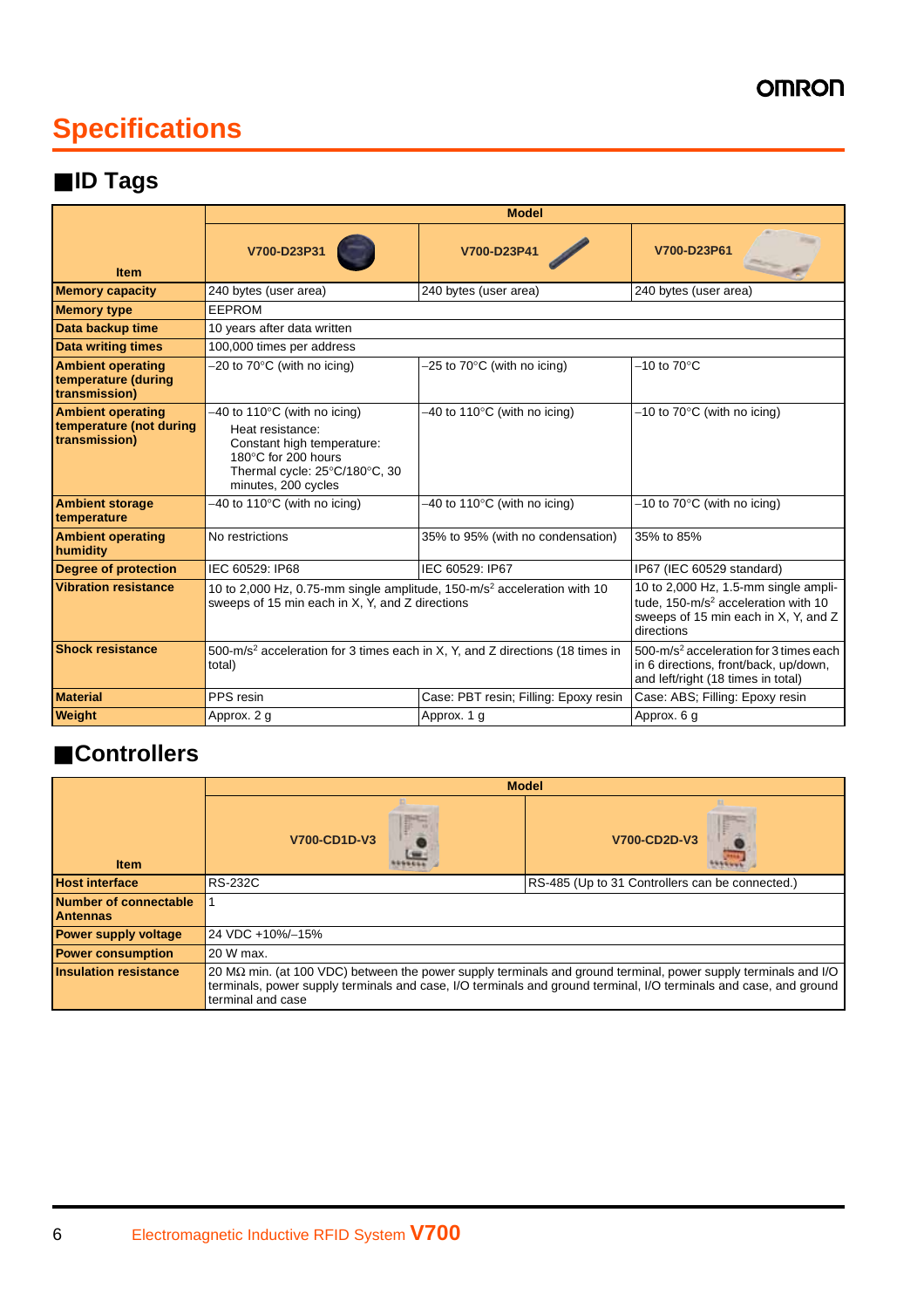|                                         | <b>Model</b>                                                                                                                                                                        |              |  |
|-----------------------------------------|-------------------------------------------------------------------------------------------------------------------------------------------------------------------------------------|--------------|--|
| <b>Item</b>                             | V700-CD1D-V3                                                                                                                                                                        | V700-CD2D-V3 |  |
| <b>Dielectric strength</b>              | 500 VAC (50/60 Hz, 1 minute) between the above terminals (leakage current: 10 mA max.)                                                                                              |              |  |
| <b>Vibration resistance</b>             | 10 to 150 Hz, 0.30-mm double amplitude with 4 sweeps of 8 min each in X, Y, and Z directions                                                                                        |              |  |
| <b>Shock resistance</b>                 | 200-m/s <sup>2</sup> acceleration for 3 times each in X, Y, and Z directions (18 times in total)                                                                                    |              |  |
| <b>Ambient operating</b><br>temperature | $-10$ to 55°C (with no icing)                                                                                                                                                       |              |  |
| <b>Ambient operating</b><br>humidity    | 35% to 85% (with no condensation)                                                                                                                                                   |              |  |
| <b>Ambient storage</b><br>temperature   | $-25$ to 65°C (with no icing)                                                                                                                                                       |              |  |
| <b>Ambient storage</b><br>humidity      | 35% to 95% (with no condensation)                                                                                                                                                   |              |  |
| Degree of protection                    | IEC 60529: IP30 (panel mounted)                                                                                                                                                     |              |  |
| Ground                                  | Ground at a resistance of less than 100 $\Omega$ . If grounding is not performed properly, transmission specifications may be<br>adversely affected by the surrounding environment. |              |  |
| <b>Weight</b>                           | Approx. 290 q                                                                                                                                                                       |              |  |

### ■ **Antennas**

|                                         | <b>Model</b>                                                                                         |          |  |
|-----------------------------------------|------------------------------------------------------------------------------------------------------|----------|--|
| <b>Item</b>                             | V700-H01                                                                                             | V700-H02 |  |
| <b>Oscillation frequency</b>            | 125 kHz                                                                                              |          |  |
| <b>Insulation resistance</b>            | 20 M $\Omega$ min. (at 500 VDC) between the cable terminals and the case                             |          |  |
| <b>Dielectric strength</b>              | 1,000 VAC (50/60 Hz, 1 minute) between the cable terminals and the case (leakage current: 1 mA max.) |          |  |
| <b>Vibration resistance</b>             | 10 to 150 Hz, 1.50-mm double amplitude with 2 sweeps of 8 min each in X, Y, and Z directions         |          |  |
| <b>Shock resistance</b>                 | 300-m/s <sup>2</sup> acceleration for 3 times each in X, Y, and Z directions (18 times in total)     |          |  |
| <b>Ambient operating</b><br>temperature | $-20$ to 55 $\degree$ C (with no icing)                                                              |          |  |
| <b>Ambient storage</b><br>temperature   | $-35$ to 65°C (with no icing)                                                                        |          |  |
| <b>Ambient operating</b><br>humidity    | 35% to 85% (with no condensation)                                                                    |          |  |
| <b>Ambient storage</b><br>humidity      | 35% to 95% (with no condensation)                                                                    |          |  |
| <b>Degree of protection</b>             | IEC 60529: IP40 (except connector)                                                                   |          |  |
| Material                                | Case: PC/ASA resin; Rear panel: Phenol resin; PVC (The connector is not resistant to water or oil.)  |          |  |
| <b>Cable length</b>                     | Maximum connection distance: 50.1 m using extension cable.                                           |          |  |
| <b>Weight</b>                           | Approx. 800 g<br>Approx. 1,760 g                                                                     |          |  |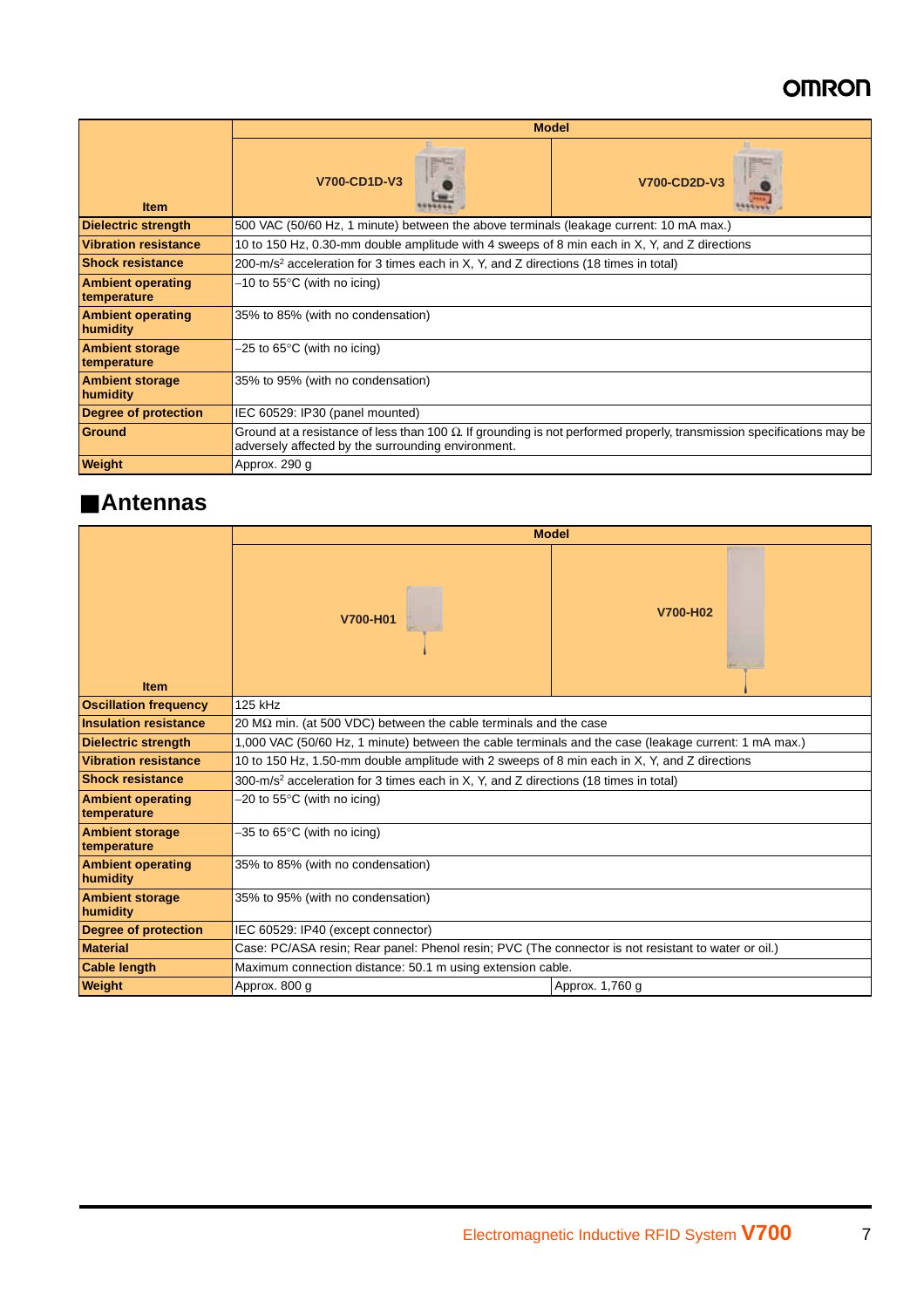### ■ **Compact Reader Writers**

|                                         | <b>Model</b>                                                                                          |                                                   |  |
|-----------------------------------------|-------------------------------------------------------------------------------------------------------|---------------------------------------------------|--|
| <b>Item</b>                             | <b>V700-HDM11</b>                                                                                     | V700-HMD11-1                                      |  |
| <b>Host interface</b>                   | <b>RS-232C</b>                                                                                        |                                                   |  |
| <b>Power consumption</b>                | 5 VDC ±5% (supplied via V600-A20 AC Adapter)<br>Oscillating: 200 mA max.; Not oscillating: 25 mA max. | 5 VDC ±5% (supplied via connector)<br>250 mA max. |  |
| <b>Insulation resistance</b>            | 50 M $\Omega$ min. (at 500 VDC) between the cable terminals and the case                              |                                                   |  |
| <b>Dielectric strength</b>              | 1,000 VAC (50/60 Hz, 1 minute) between the cable terminals and the case (leakage current: 1 mA max.)  |                                                   |  |
| <b>Vibration resistance</b>             | 10 to 150 Hz, 1.50-mm double amplitude with 4 sweeps of 8 min each in X, Y, and Z directions          |                                                   |  |
| <b>Shock resistance</b>                 | 300-m/s <sup>2</sup> acceleration for 3 times each in X, Y, and Z directions (18 times in total)      |                                                   |  |
| <b>Ambient operating</b><br>temperature | $-10$ to 55 $\degree$ C (with no icing)                                                               |                                                   |  |
| <b>Ambient operating</b><br>humidity    | 25% to 85% (with no condensation)                                                                     |                                                   |  |
| <b>Ambient storage</b><br>temperature   | $-25$ to 65°C (with no icing)                                                                         |                                                   |  |
| <b>Ambient storage</b><br>humidity      | 25% to 95% (with no condensation)                                                                     |                                                   |  |
| Degree of protection                    | IEC 60529: IP67                                                                                       |                                                   |  |
|                                         | The connector is not resistant to water or oil.                                                       |                                                   |  |
| <b>Material</b>                         | Case: ABS resin; Filling: Epoxy resin; Cable: PVC (oil-resistant)                                     |                                                   |  |
| <b>Cable length</b>                     | 2 m (RS-232C signal lines can be extended up to a total<br>length of 15 m.)                           | $1, 2, 4$ m                                       |  |
| <b>Weight</b>                           | Approx. 210 g                                                                                         | Approx. 210 g (2 m)                               |  |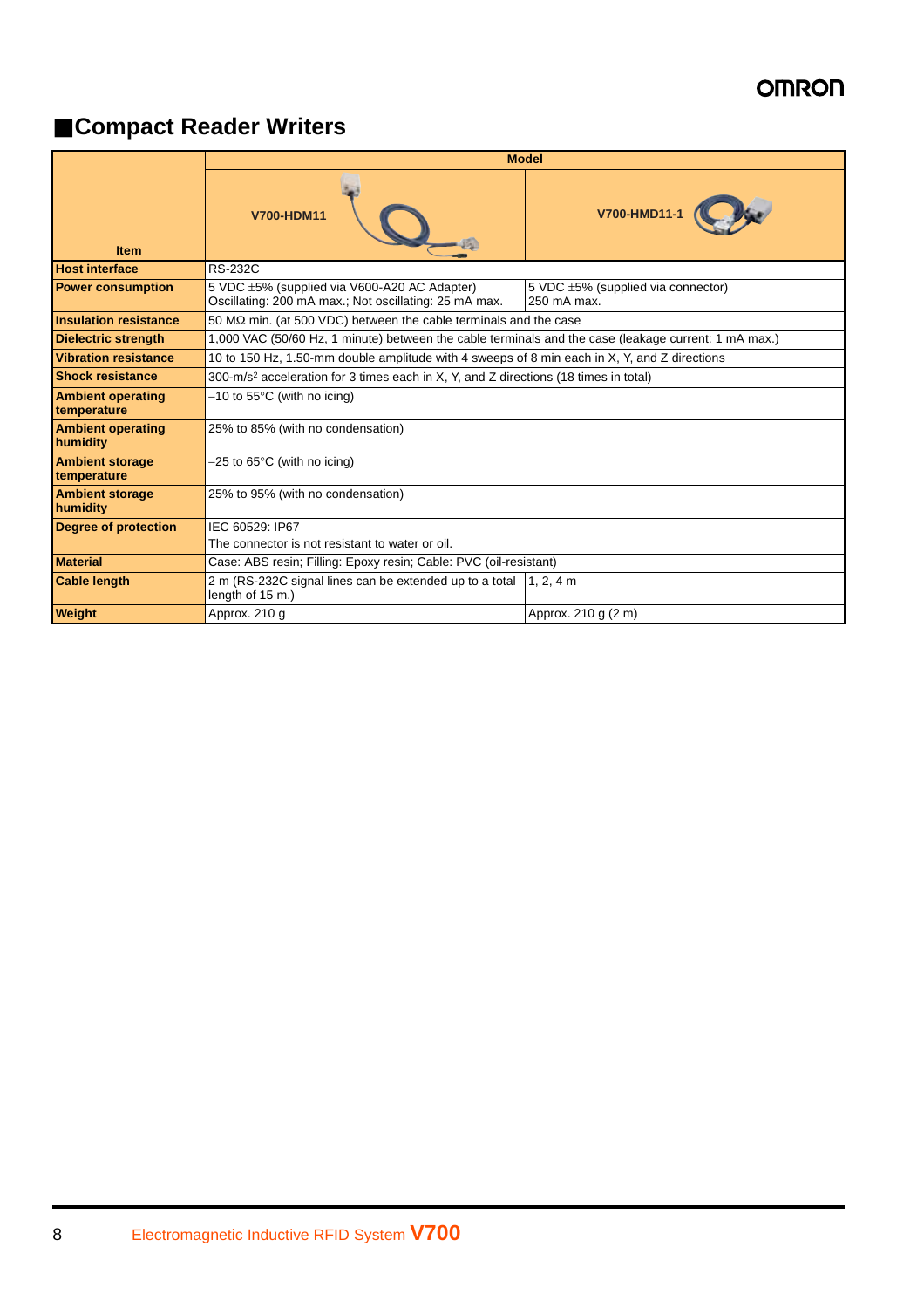### ■ **ID Link Unit**

| <b>Item</b>                              | V700-L12                                                                                                                                                                    |  |  |
|------------------------------------------|-----------------------------------------------------------------------------------------------------------------------------------------------------------------------------|--|--|
| <b>Host interface</b>                    | RS-232C or RS-485 (special 1:N protocol)                                                                                                                                    |  |  |
| Number of connectable<br><b>Antennas</b> |                                                                                                                                                                             |  |  |
| Power supply voltage                     | 24 VDC +10%/-15%                                                                                                                                                            |  |  |
| <b>Power consumption</b>                 | 10 W max.                                                                                                                                                                   |  |  |
| <b>Insulation resistance</b>             | 50 M $\Omega$ min. (at 500 VDC) between the power supply terminals and the ground terminal                                                                                  |  |  |
| <b>Dielectric strength</b>               | 1,000 VAC (50/60 Hz, 1 minute) between the power supply terminals and the ground terminal (leakage current: 5 mA<br>max.)                                                   |  |  |
| <b>Vibration resistance</b>              | 10 to 150 Hz, 0.20-mm double amplitude, 15-m/s <sup>2</sup> acceleration with 10 sweeps of 8 min each in X, Y, and Z directions                                             |  |  |
| <b>Shock resistance</b>                  | 150-m/s <sup>2</sup> acceleration for 3 times each in X, Y, and Z directions (18 times in total)                                                                            |  |  |
| <b>Ambient operating</b><br>temperature  | 0 to 40 $\degree$ C (with no icing)                                                                                                                                         |  |  |
| <b>Ambient operating</b><br>humidity     | 35% to 85% (with no condensation)                                                                                                                                           |  |  |
| <b>Ambient storage</b><br>temperature    | $-15$ to $50^{\circ}$ C (with no icing)                                                                                                                                     |  |  |
| <b>Ambient storage</b><br>humidity       | 35% to 85% (with no condensation)                                                                                                                                           |  |  |
| <b>Degree of protection</b>              | IEC 60529: IP20                                                                                                                                                             |  |  |
| Ground                                   | Ground at a resistance of less than 100 Ω. If grounding is not performed properly, transmission specifications may be<br>adversely affected by the surrounding environment. |  |  |
| <b>Weight</b>                            | Approx. 185 g                                                                                                                                                               |  |  |

| <b>Item</b>                             |                                                                                                                                                                   | Coin-s                               |  |
|-----------------------------------------|-------------------------------------------------------------------------------------------------------------------------------------------------------------------|--------------------------------------|--|
|                                         | V600-A20                                                                                                                                                          | <b>Item</b>                          |  |
| Input voltage                           | 85 to 110 VAC, 50/60 Hz                                                                                                                                           |                                      |  |
| <b>Output voltage</b>                   | 5 VDC ±0.25 V                                                                                                                                                     | <b>Ambient storag</b><br>temperature |  |
| <b>Insulation resistance</b>            | 100 M $\Omega$ min. (at 500 VDC) between the<br>input terminals and output terminals and<br>between the input terminals and case                                  | <b>Ambient opera</b><br>humidity     |  |
| <b>Dielectric strength</b>              | 1,000 VAC (50/60 Hz, 1 minute)<br>between the input terminals and output<br>terminals and between the input<br>terminals and case<br>(leakage current: 3 mA max.) | <b>Material</b><br>Weight            |  |
| <b>Ambient operating</b><br>temperature | $-10$ to 55 $\degree$ C (with no icing)                                                                                                                           |                                      |  |
| <b>Ambient operating</b><br>humidity    | 25% to 85% (with no condensation)                                                                                                                                 |                                      |  |
| <b>Ambient storage</b><br>temperature   | $-20$ to 70 $\degree$ C (with no icing)                                                                                                                           |                                      |  |
| <b>Weight</b>                           | Approx. 360 g                                                                                                                                                     |                                      |  |

### ■ **AC Adapter** ■ **ID Tag Holder (for V700-D23P31 Coin-shaped ID Tag)**

| <b>Item</b>                           | V700-A80                                                                  |  |
|---------------------------------------|---------------------------------------------------------------------------|--|
| <b>Ambient storage</b><br>temperature | Conforms to the specifications for the<br>V700-D13P31 Coin-shaped ID Tag. |  |
| <b>Ambient operating</b><br>humidity  | No restrictions                                                           |  |
| <b>Material</b>                       | PPS resin                                                                 |  |
| Weight                                | Approx. 5 g                                                               |  |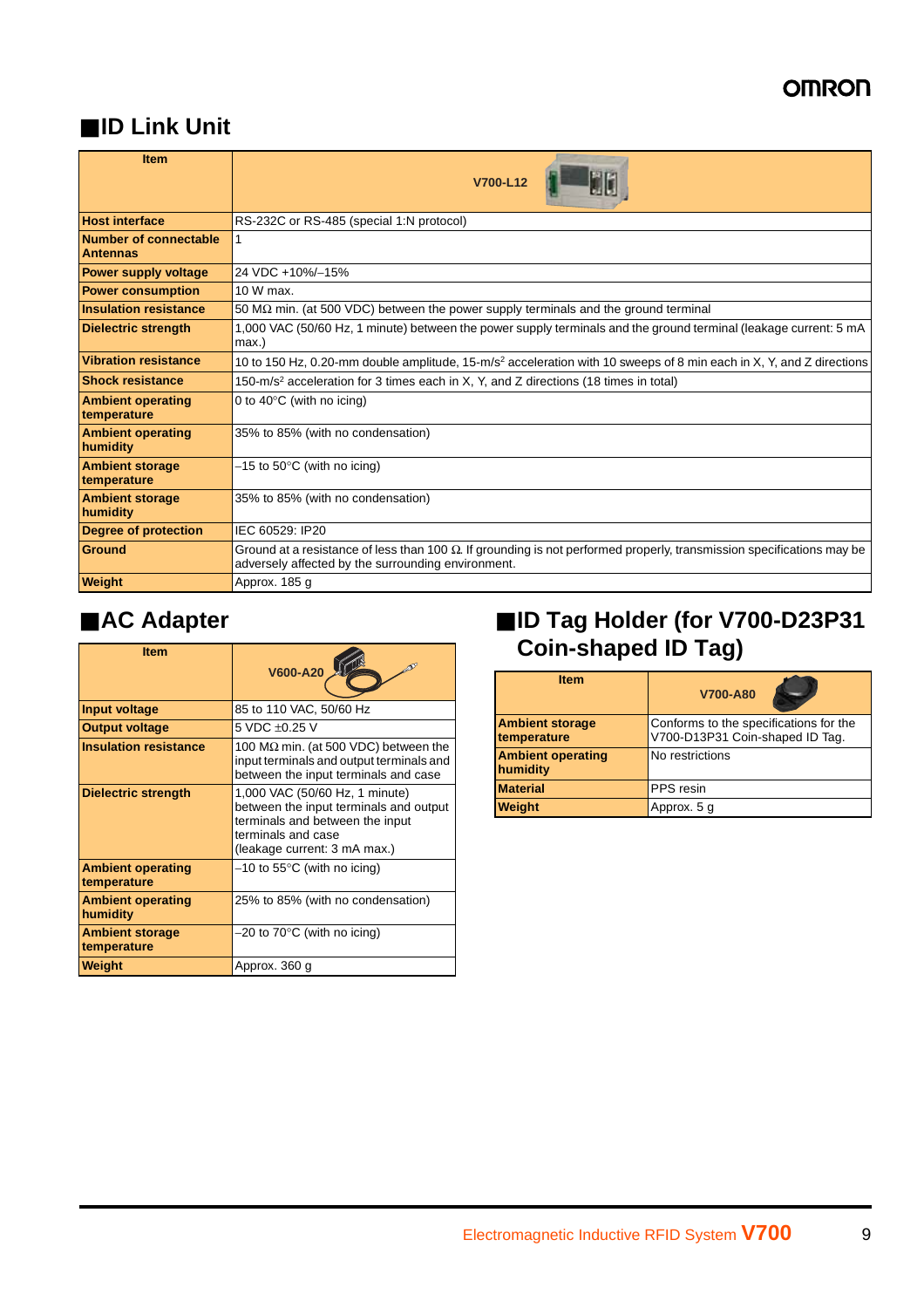### **System Configuration**



**Note:** The V700-CD1D-V3, V700-HMD11(-1), and V700-L12 all have different function and command structures.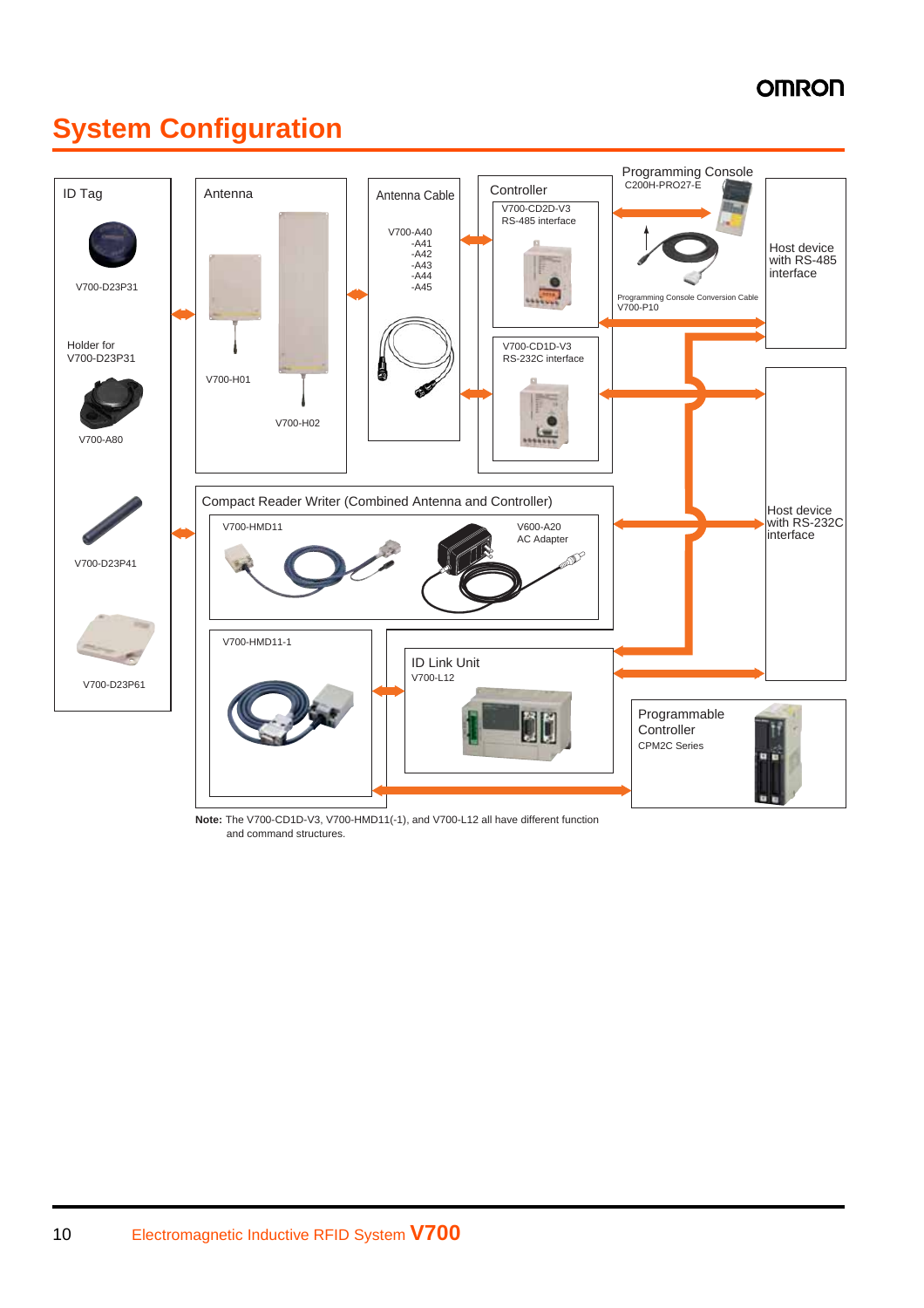### **Functions**

### ■ **Transmission Functions**

|                         | V700-CD1D-V3<br>V700-CD2D-V3 | <b>V700-HMD11</b><br>V700-HMD11-1 |
|-------------------------|------------------------------|-----------------------------------|
| <b>Single access</b>    | Provided                     | Provided                          |
| <b>FIFO</b>             | Provided                     | Provided                          |
| <b>Multiple access</b>  | Provided                     | Not provided                      |
| <b>Selective access</b> | Provided                     | Not provided                      |

**Note:** The V700-CD□D-V□ and V700-HMD11(-1) have different command structures.

### ■ **Transmission Time (Reference)**

The transmission time is the time required for transmission between the Antenna and ID Tag and does not include time required for host communications.

#### **V700-CD**□D-V□

| <b>Asynchronous</b>                 | <b>Write</b> | $T = 52.8 N + 113.5$ |
|-------------------------------------|--------------|----------------------|
|                                     | Read         | $T = 46.7 N + 60.7$  |
| <b>Read-only</b><br>synchronization | Read         | $T = 46.7 N + 107.4$ |
| <b>Read-write</b>                   | <b>Write</b> | $T = 52.8 N + 172.4$ |
| synchronization                     | <b>Read</b>  | $T = 52.8 N + 119.6$ |

#### **V700-HMD11/HMD11-1**

| Read         | $T = 48 N + 66$  |
|--------------|------------------|
| <b>Write</b> | $T = 55 N + 120$ |

**Note:** T = Transmission time (ms)

 $N =$  Number of pages (1 page = 8 bytes)

#### **Precautions on Using the Product near Noise Sources**

This product makes transmissions to ID Tags using a frequency of 125 kHz. Transceivers, motors, monitoring devices, and power supplies have parts that generate electromagnetic waves (noise). These waves may interfere with transmissions to ID Tags. Before using this product near these kinds of devices, check that there is no adverse affect on transmissions.

#### **Multiple Access with the V700-CD** $\Box$ **D-V** $\Box$

The transmission time when using multiple-access commands not only depends on the number of bytes, but also on the number of ID Tags in the transmission range and the combination of the ID Tags' codes. The average values for random ID codes are given below.

|                       |                        | (units: ms)            |
|-----------------------|------------------------|------------------------|
| <b>Number of Tags</b> | <b>Reading 8 bytes</b> | <b>Writing 8 bytes</b> |
| 5                     | 579                    | 873                    |
| 10                    | 1,191                  | 1,547                  |
| 15                    | 1,857                  | 2,275                  |
| 20                    | 2.523                  | 3,002                  |
| 30                    | 3,853                  | 4,455                  |
| 50                    | 6.344                  | 7.192                  |

### ■ Mutual Interference Prevention Functions (Using the V700-CD□D-V□)

If there is less than 15 m between Antennas, all the Antennas must be synchronized to prevent mutual interference. This can be done using either of the two methods described below.

#### **Read-only Synchronization**

If all the Antennas only use read commands, this method can be used to reduce the access time.



#### **Read/Write Synchronization**

This is the synchronization method that is usually used. It enables the synchronization of both read and write commands for several connected Antennas.

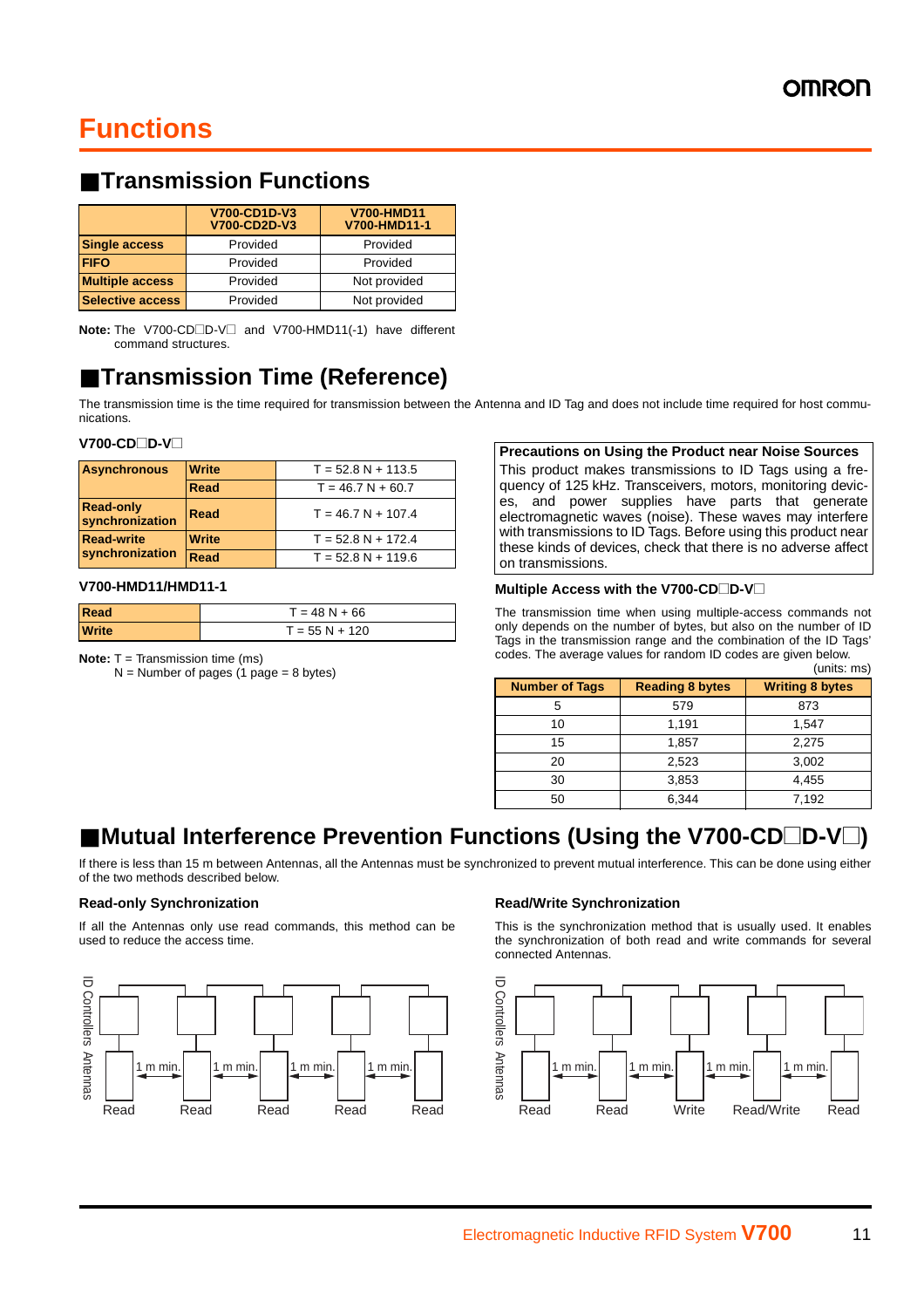### **Characteristic Data (Typical)**

### ■ **Transmission Range**

### **Antenna Operation Range Graphs**

#### **V700-H01 & V700-D23P31**



#### **V700-H02 & V700-D23P31**



#### **V700-HMD11(-1) & V700-D23P31**



**V700-H01 & V700-D23P41**



#### **V700-H02 & V700-D23P41**



**V700-HMD11(-1) & V700-D23P41**



**V700-H02 & V700-D23P61**



**V700-HMD11 & V700-D23P61**

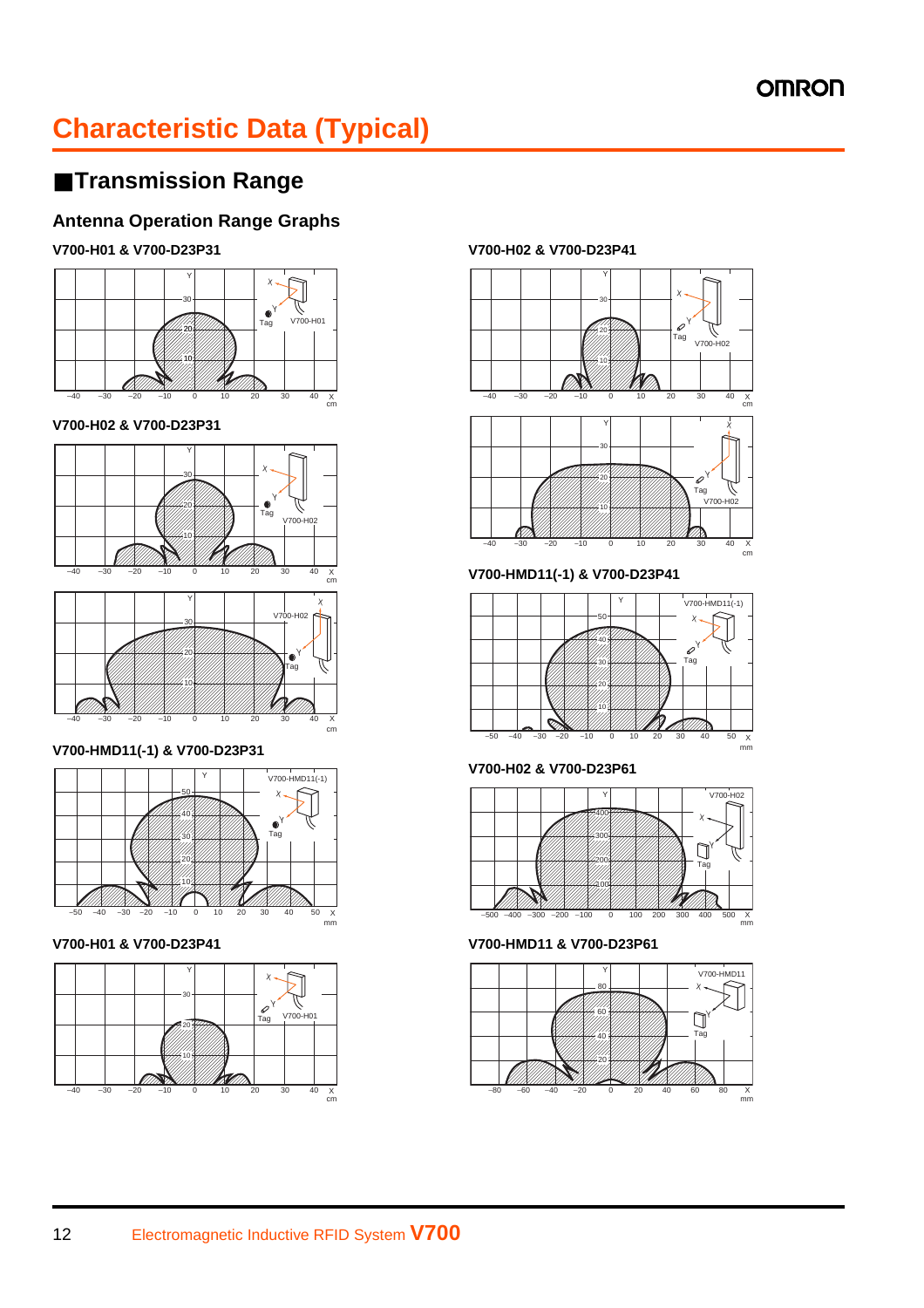#### **V700-CH1D & V700-D23P61**



### **Dimensions**

**Note:** All units are in millimeters unless otherwise indicated.

**V700-D23P31 Coin-shaped ID Tag**



 $-16$  dia. $-$ 20 dia.

omron мY



**V700-D23P41 Stick-shaped ID Tag**

 $\frac{1}{2}$ .7 dia.±0.1 3.9 dia. $\pm 0.1$   $\longrightarrow$  25 $\pm 0.1$  $R1$   $R0.25$ 

0.2

**ID Tag ID Tag Holder (for V700-D23P31)**





8

#### **Antenna**

#### **V700-H01 Standard Antenna**

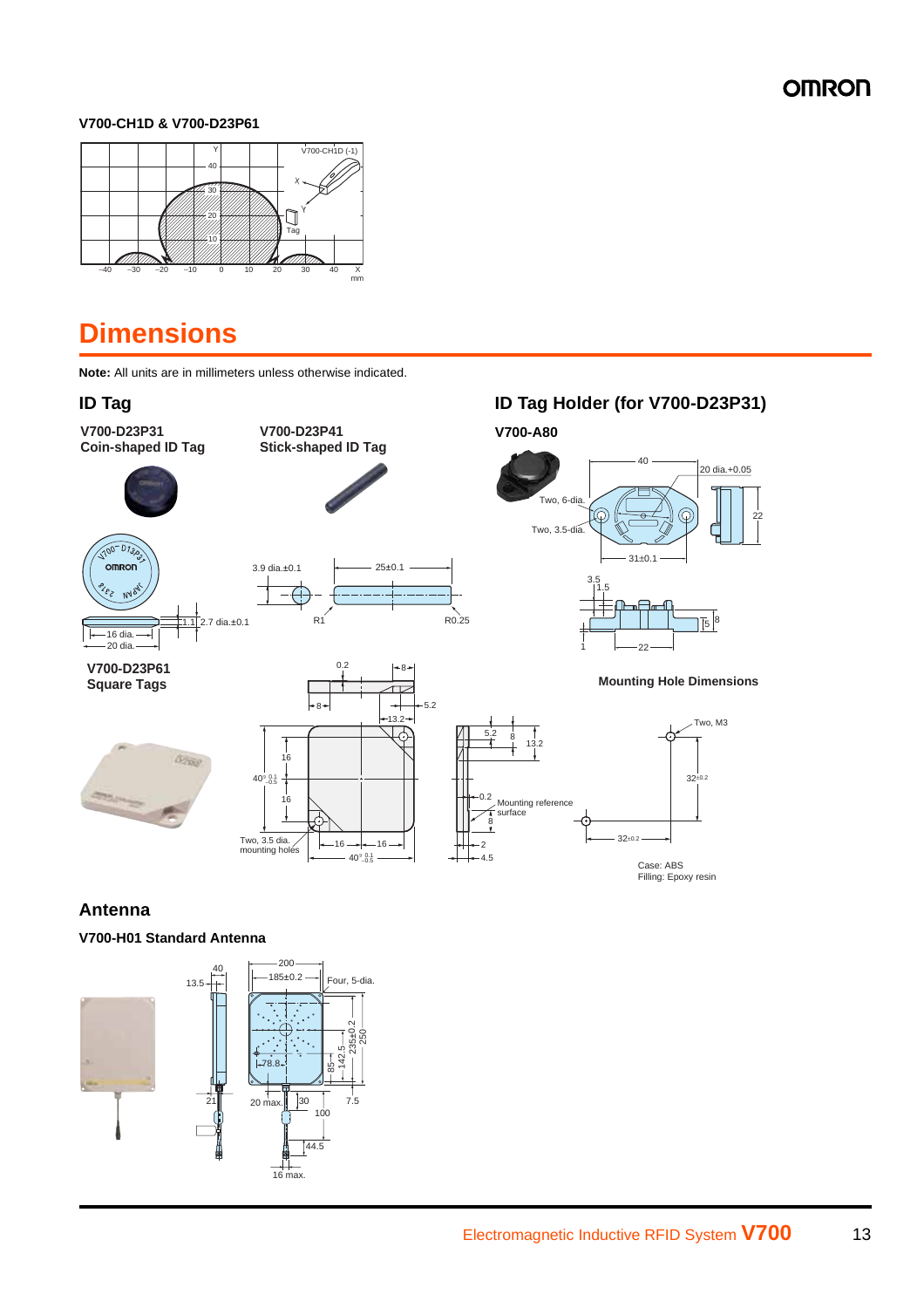#### **V700-H02 Wide-field Antenna**



### **Compact Reader Writer**

**V700-HMD11**



5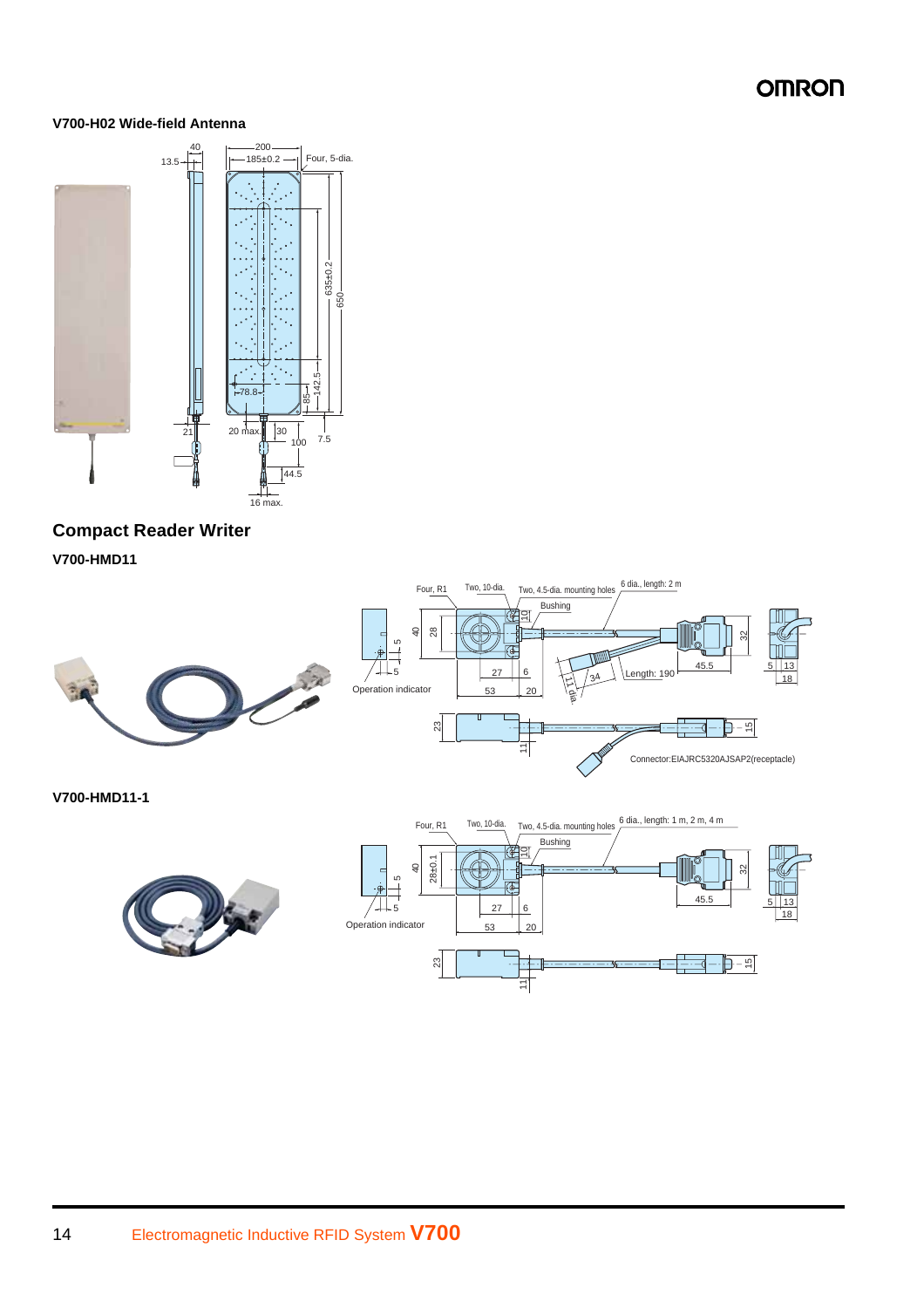### **Controller V700-CD1D-V3**





#### **V700-CD2D-V3**





**ID Link Unit V700-L12**



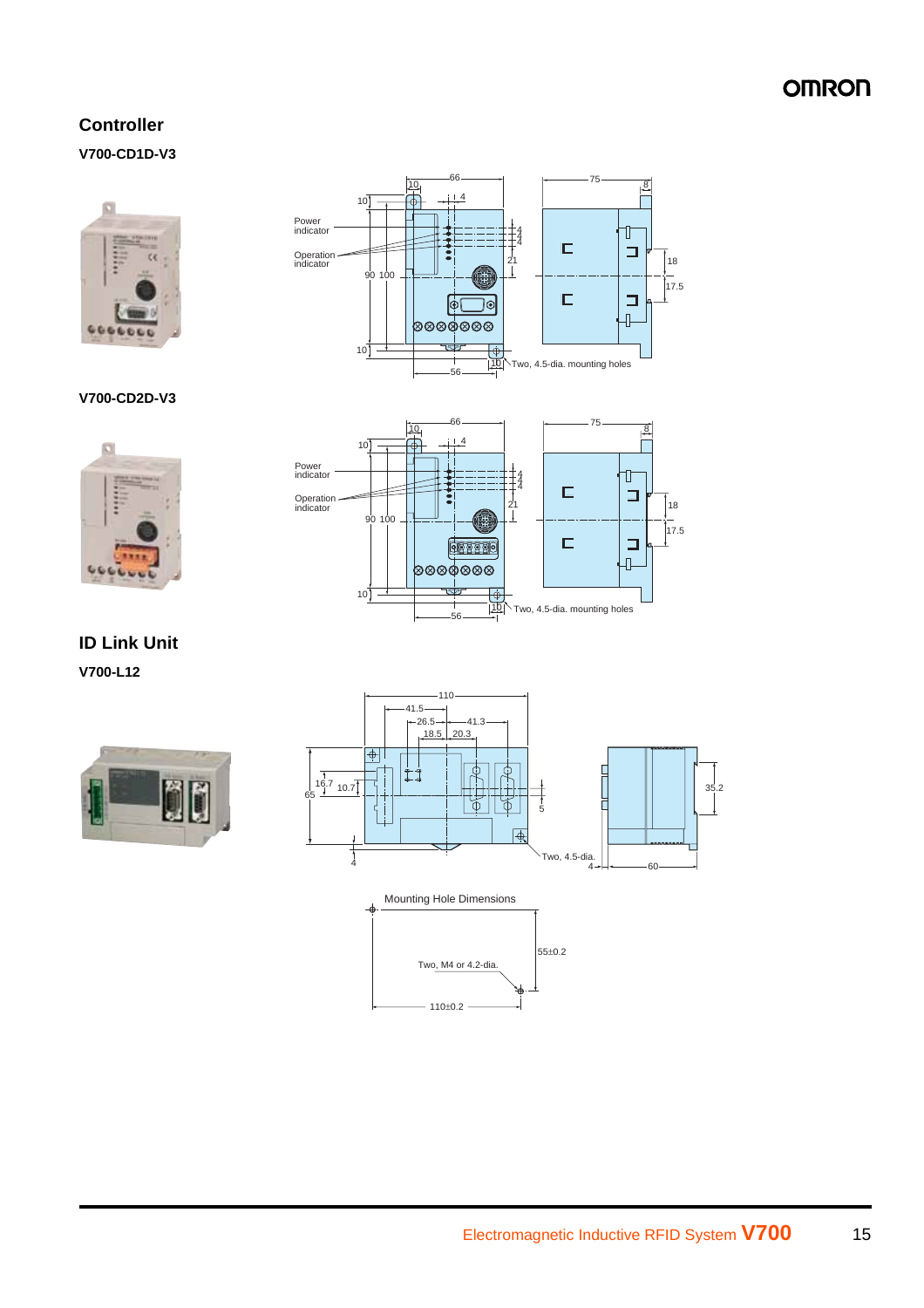#### **AC Adapter**

**V600-A20**





ALL DIMENSIONS SHOWN ARE IN MILLIMETERS. To convert millimeters into inches, multiply by 0.03937. To convert grams into ounces, multiply by 0.03527.